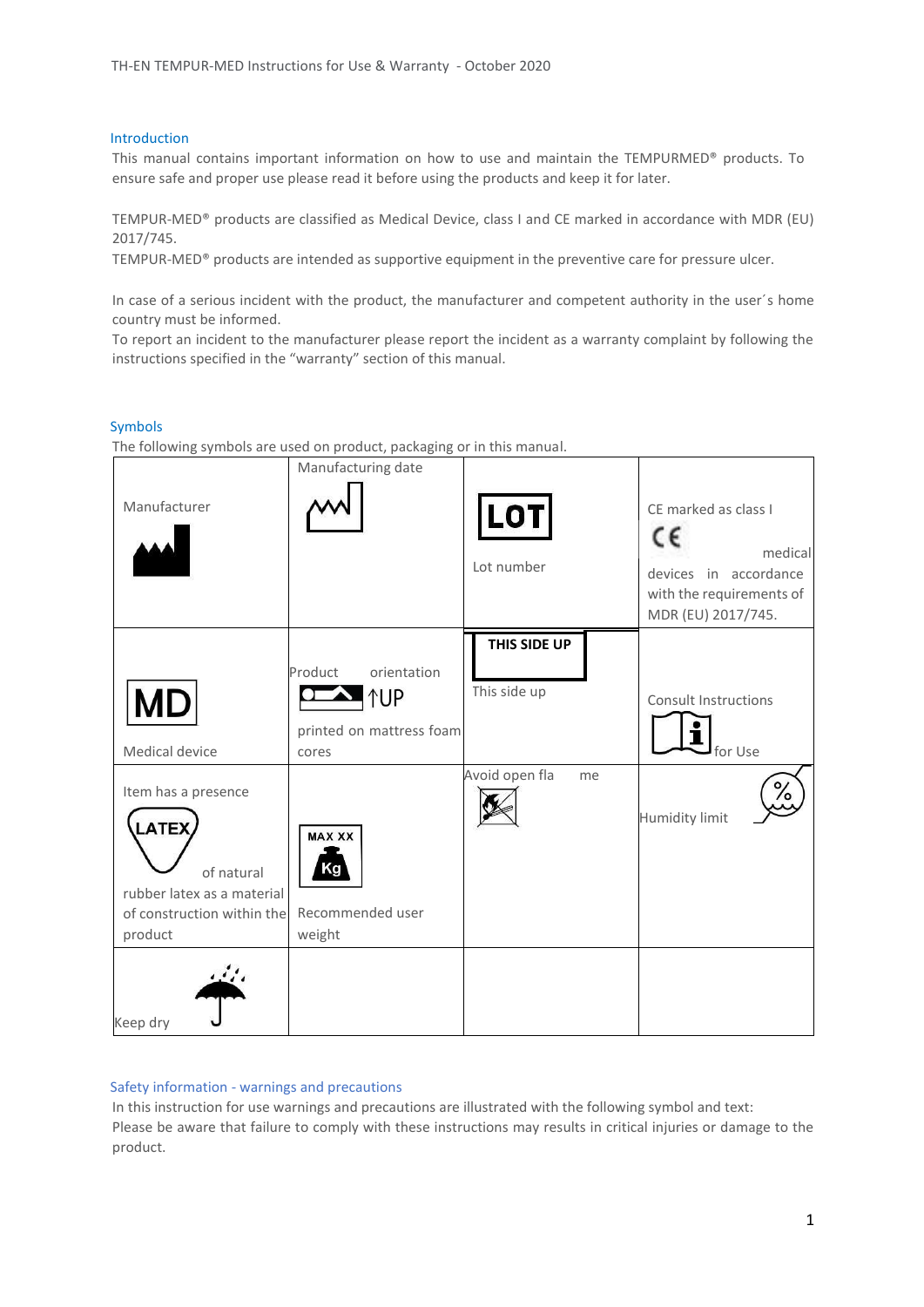| <b>WARNING</b>   | Be aware of situations or practices that may cause death or<br>critical injuries                    |
|------------------|-----------------------------------------------------------------------------------------------------|
| CAUTION          | Be aware of situations or practices that may cause moderate or<br>minor injuries                    |
| <b>IMPORTANT</b> | Be aware of situations or practices that could result in damage to<br>the product or other property |

## Intended use

 $\mathbf{r}$ 

The intended purpose of the TEMPUR-MED® products is to prevent or reduce the risk of developing pressure ulcers in adults.

The TEMPUR-MED® products are suitable for weights up to 150 kg unless stated otherwise (e.g on certain wheelchair cushions).

It is important that immobilized users are repositioned on a regular basis.

The TEMPUR-MED® product range is intended for hospitals, care environments (for example nursing homes, rehabilitation facilities) and home care.

## Product description

The TEMPUR-MED® range consists of mattresses, mattress toppers, pillows, cushions, positioning products, as well as products for dental chairs, operating rooms and scanners.

The TEMPUR-MED® products consists of the following parts:

- Foam core containing visco-elastic pressure redistributing TEMPUR® foam material
- polyurethane incontinence cover

## Covers

The TEMPUR-MED® incontinence covers are manufactured with waterproof, stretchable, airpermeable polyurethane material, which allows the TEMPUR® foam material to breathe. For information about constituent materials – see product label, which is located inside the cover.

For selected TEMPUR-MED® products the incontinence covers are available in both sewn and welded versions. Sewn version are intended for environments with lower risk of liquids/body fluids (e.g. most bed wards and day centers). Welded versions are intended for environments with higher risk of liquids/body fluids (e.g. operating rooms).

## Non-slip coating

Selected TEMPUR-MED® products have a non-slip coating on the underside to help keeping the products from sliding during use.

The non-slip properties are not impaired by washing the cover.

## Unpacking and installing the TEMPUR-MED® products:

IMPORTANT: When unpacking the product take care not to puncture or damage the cover.

Once unpacked, the product may give off a slight odour. This is harmless and will disappear after a short period of use.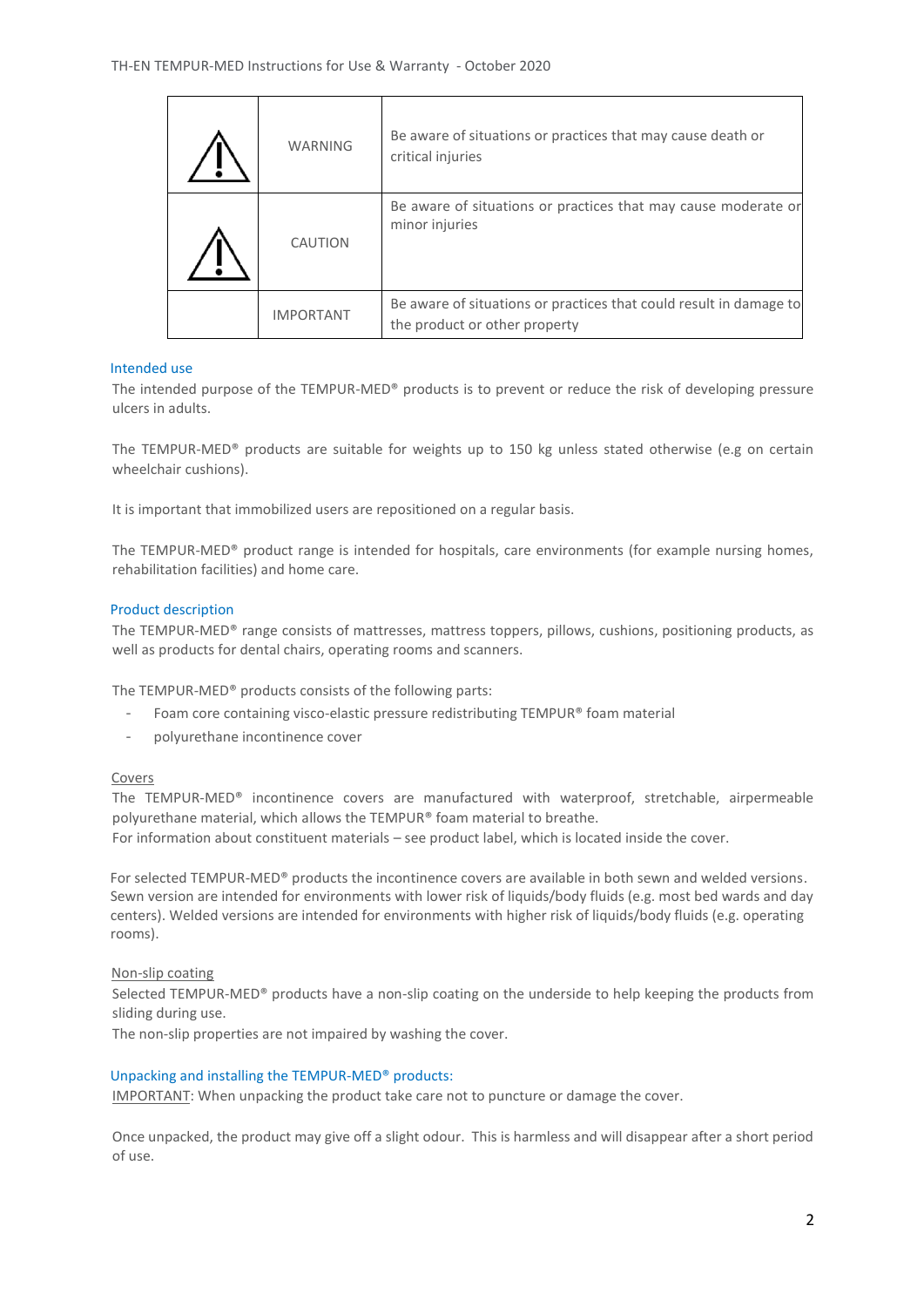During shipping, the covers of larger items may move from their original position. Once unpacked, allow the product to warm up to ambient air temperature, the cover can then be straightened back into position by hand.

IMPORTANT: Do not unroll TEMPUR-MED® mattress toppers in cold conditions as there is risk of tearing or cracking the foam material. Allow the product to adjust to room temperature before unrolling.

## Using the TEMPUR-MED® products

Warning: Be aware of how users with reduced mobility are positioned on mattress, mattress topper and/or pillow or cushion to avoid risk of suffocation.

We strongly recommend not to smoke in bed or while using the products.

Warning: Risk of fire: keep products away from open flames.

 $\overline{\mathcal{A}}$  Caution: Before using the TEMPUR-MED® products ensure the product is suitable for the user and intended support surface (for ex. bed base, seat surface).

 $\overline{\mathcal{A}}$  Caution: Users must be repositioned regularly.

Caution: Recommended use is with a bed sheet directly on the mattress/mattress topper and a pillowcase on pillows.

Do not use bed pads, blankets, plastic sheets or similar products between TEMPURMED® product and user. Do not use hot water bottles or electric blankets with the TEMPUR-MED® products Such products may affect or reduce the pressure redistributing properties and thereby the clinical benefits.

# $\overline{\triangle}$  Caution: It is important that there are no foreign objects, folds or seems in clothing or bed sheets located between user and the TEMPUR-MED® product as it may increase risk of pressure ulcer development.

 $\hat{\triangle}$  Caution: Be aware of sharp items and equipment that may damage the cover and cause fluid ingress into the foam core. Fluid will damage the Tempur® foam material which will affect or reduce the product's pressure redistributing properties and thereby the clinical benefits.

Do not stick sharp objects into the cover or product (safety pins, syringes, scalpels or similar objects) Do not put sharp objects on top of the product (patient lifting pole, IV pole or similar equipment).

 $\sqrt{12}$  Caution: Ensure that mattresses and mattress toppers are placed with printed side facing upwards. In these products the TEMPUR® pressure redistributing foam material is on the topside of the core.

 $\Box$  Caution: Ensure that wheelchair cushions and other seating cushions are placed with top side up: avoid that the printed TEMPUR-MED® logo on the side of the product is placed upsidedown.

 $\hat{A}$  Caution: Mattress handles are only for lifting the weight of the mattress during handling, f. ex. during bed preparation.

 $\overline{\Delta}$  Caution: X-ray attenuation (scanner mattresses) The TEMPUR® foam is a high density material which can attenuate x-rays. The x-ray attenuation is equivalent to approx. 1,4 mm Al per. cm TEMPUR® foam material.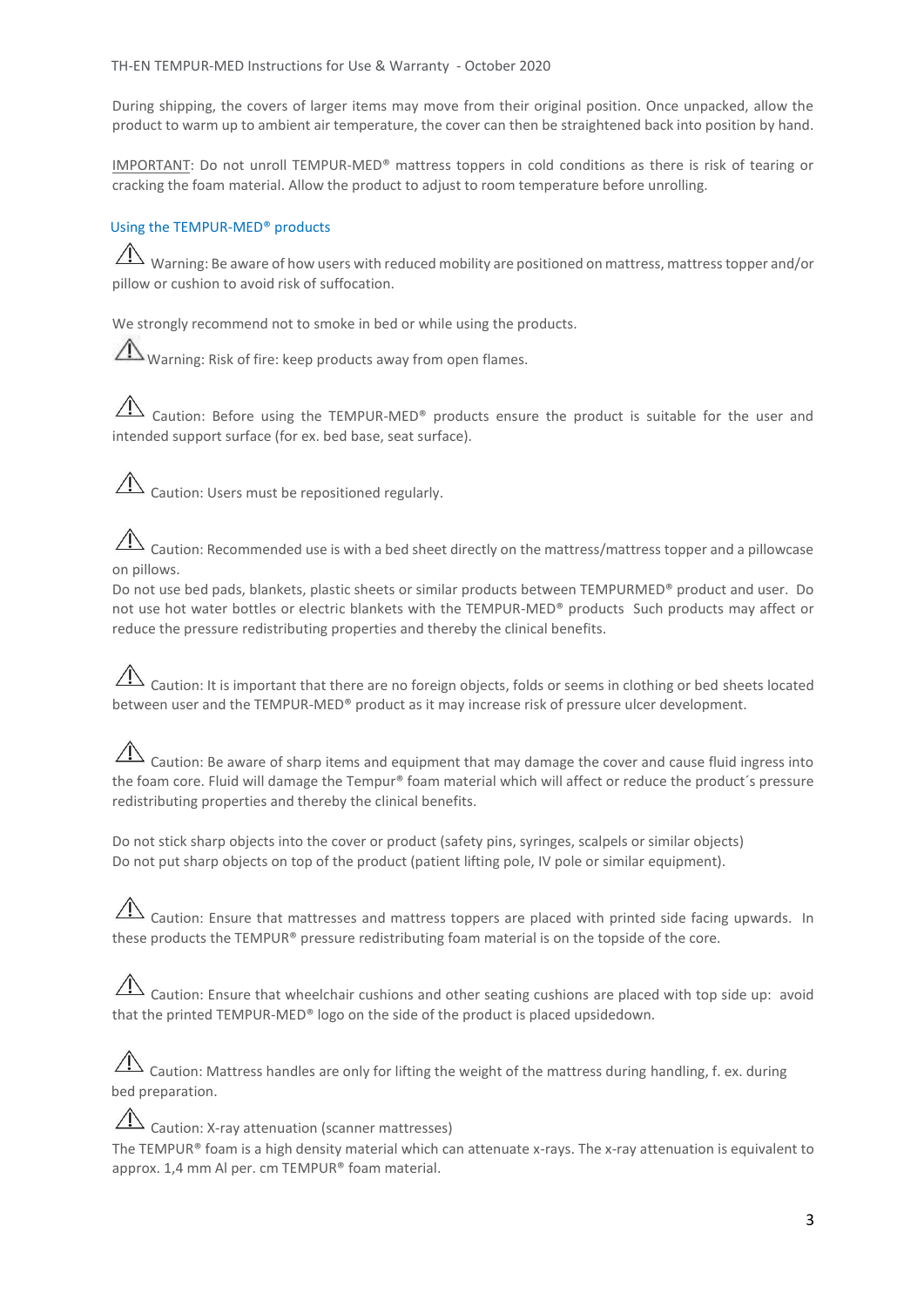IMPORTANT: TEMPUR-MED® mattresses must always be placed on a ventilated base, e.g. springs or slats to prevent moisture from accumulating in the mattress.

IMPORTANT: Covers must be inspected regularly for holes or tears to avoid damage to the TEMPUR® foam material.

IMPORTANT: Do not fold, bend or press your TEMPUR-MED® product into shape as there is risk of damaging the TEMPUR® foam material.

## Cleaning and Maintenance

#### IMPORTANT:

Covers must be inspected regularly for holes or tears to avoid damage to the TEMPUR® foam material. Cover must be replaced if holes, tear or visible signs of wear appear.

## IMPORTANT:

- Do not wash the TEMPUR® foam material.
- Do not steam-clean or dry-clean the TEMPUR® foam material.
- Do not autoclave the TEMPUR-MED® products.
- Do not treat TEMPUR-MED® products with ozone, UV light or ionization.

#### IMPORTANT:

- All TEMPUR-MED® products must be regularly ventilated to remove moisture.

#### Cleaning of covers

For washing of covers please follow the instruction on the product label which is located inside the cover.

Covers can be wiped off with a mild soapy solution or with normal hospital disinfectants such as: 70% ethanol or 0.1% sodium hypochlorite. Covers must be completely dry before use or storage.

IMPORTANT: Do not use phenol based cleaning solutions, bleach or other abrasive materials.

 $\Lambda$  Caution: After washing ensure mattress cover is replaced according to the orientation printed on the side of the mattress foam core. The TEMPUR® foam material that provides pressure redistribution is only on the top-side of the core.

## Caution: After washing the covers of seating products/cushions with layers of foam please be aware of the orientation of the foam core when products is being reassembled. The TEMPUR® foam material that provides pressure redistribution is only on the top-side of the core.

## Transport, Handling and Storage

 $\hat{\Lambda}$  Caution: Mattress handles are only for lifting the weight of the mattress during handling.

Due to the viscoelasticity of the TEMPUR® foam material, both mattresses and rolled up mattress toppers can become slightly compressed during transport or storage. The product will return to its normal size after a short time at room temperature.

Do not bend or press TEMPUR-MED® products out of their original shape as you risk damaging the TEMPUR® foam material.

- Store in a dry environment (maximum 65% relative humidity).
- Before using or storing a cleaned product, make sure the product is completely dry.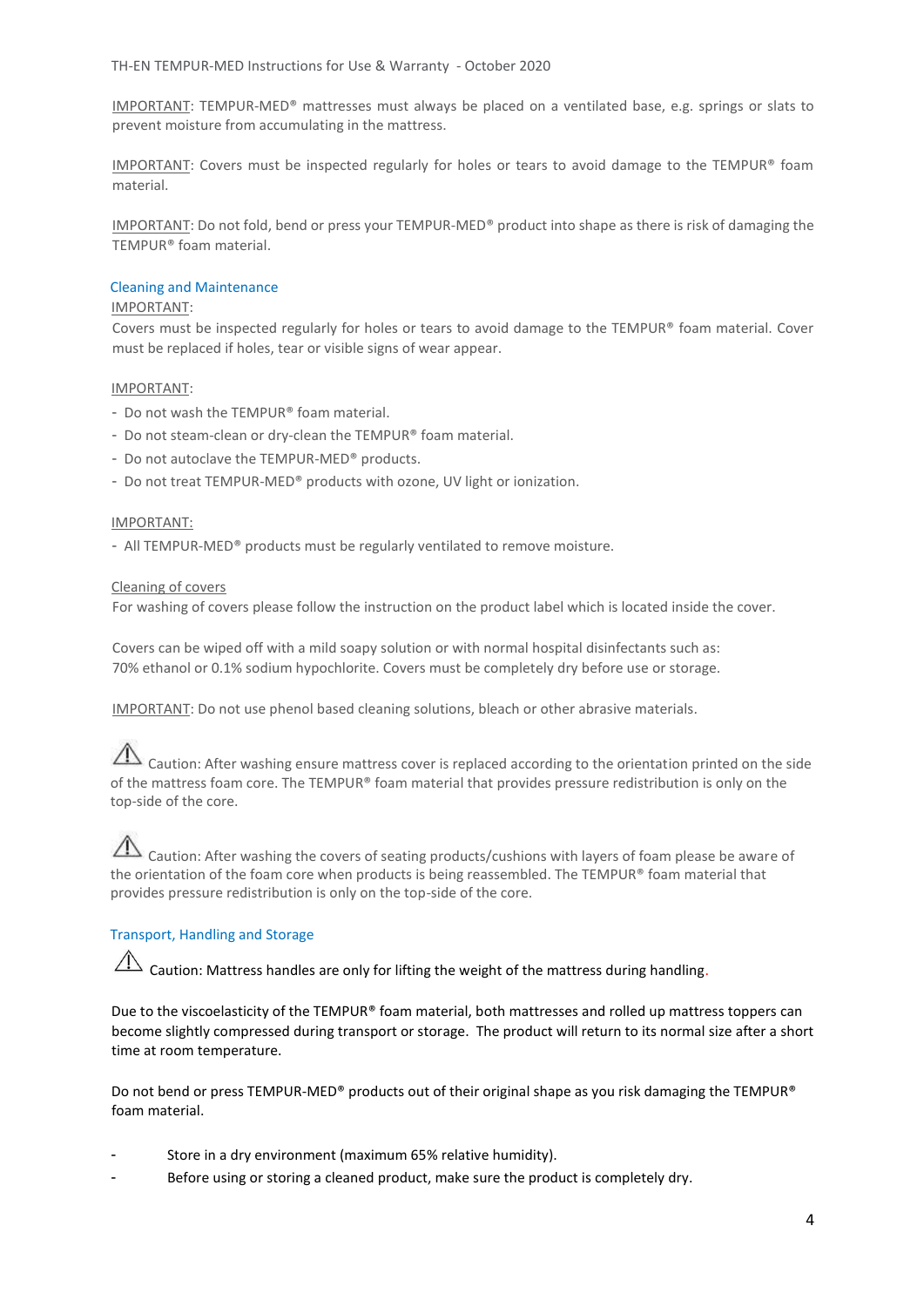- Mattresses must be stored flat, ideally in the original packaging.
- Mattress toppers must be stored flat or rolled up.
- Pillows, cushions and positioning products must be stored in their original shape. Do not store other items on top of the TEMPUR-MED products, as there is risk of permanent deformation of the foam material.

## Reuse of TEMPUR-MED® products

Tempur-MED® products are suitable for repeated use. Expected product lifetime depend on maintenance and intensity of use.

Products must be inspected and cleaned before reuse. Please refer to the "Cleaning and Maintenance" section of this manual.

## Disposal

For disposal of your used TEMPUR-MED® product please refer to your local authority within your country market. Product should be cleaned prior to disposal to avoid risk of contamination.

## Technical product information

Fire safety standards

Warning: Risk of fire: keep products away from open flames

| TEMPUR-MED <sup>®</sup> product                                                                 | Fire safety                                                                                                                              |  |
|-------------------------------------------------------------------------------------------------|------------------------------------------------------------------------------------------------------------------------------------------|--|
| Mattresses, mattress toppers                                                                    | EN 597-1 (cigarette test),<br>EN 597-2 (match equivalent test)                                                                           |  |
| Mattresses, mattress toppers (fire retardant<br>versions)                                       | BS 7177 medium hazard:<br>EN 597-1 (cigarette test),<br>EN 597-2 (match equivalent test)<br>BS 6807 (Crib V)<br>BS 5852 (Crib V on foam) |  |
| Pillows, cushions and positioning products (moulded<br>and granulated filling)                  | ISO 12952-1 (cigarette test),<br>ISO 12952-2 (match equivalent test)                                                                     |  |
| Pillows, cushions and positioning products, moulded<br>(fire retardant versions)                | ISO 12952-1 (cigarette test),<br>ISO 12952-2 (match equivalent test)<br>BS 5852 (source 5 on foam)                                       |  |
| Pillows, cushions and positioning products with<br>granulated filling (fire retardant versions) | ISO 12952-1 (cigarette test),<br>ISO 12952-2 (match equivalent test)<br>BS 5852 (source 2 on foam)                                       |  |

Further information is available upon request.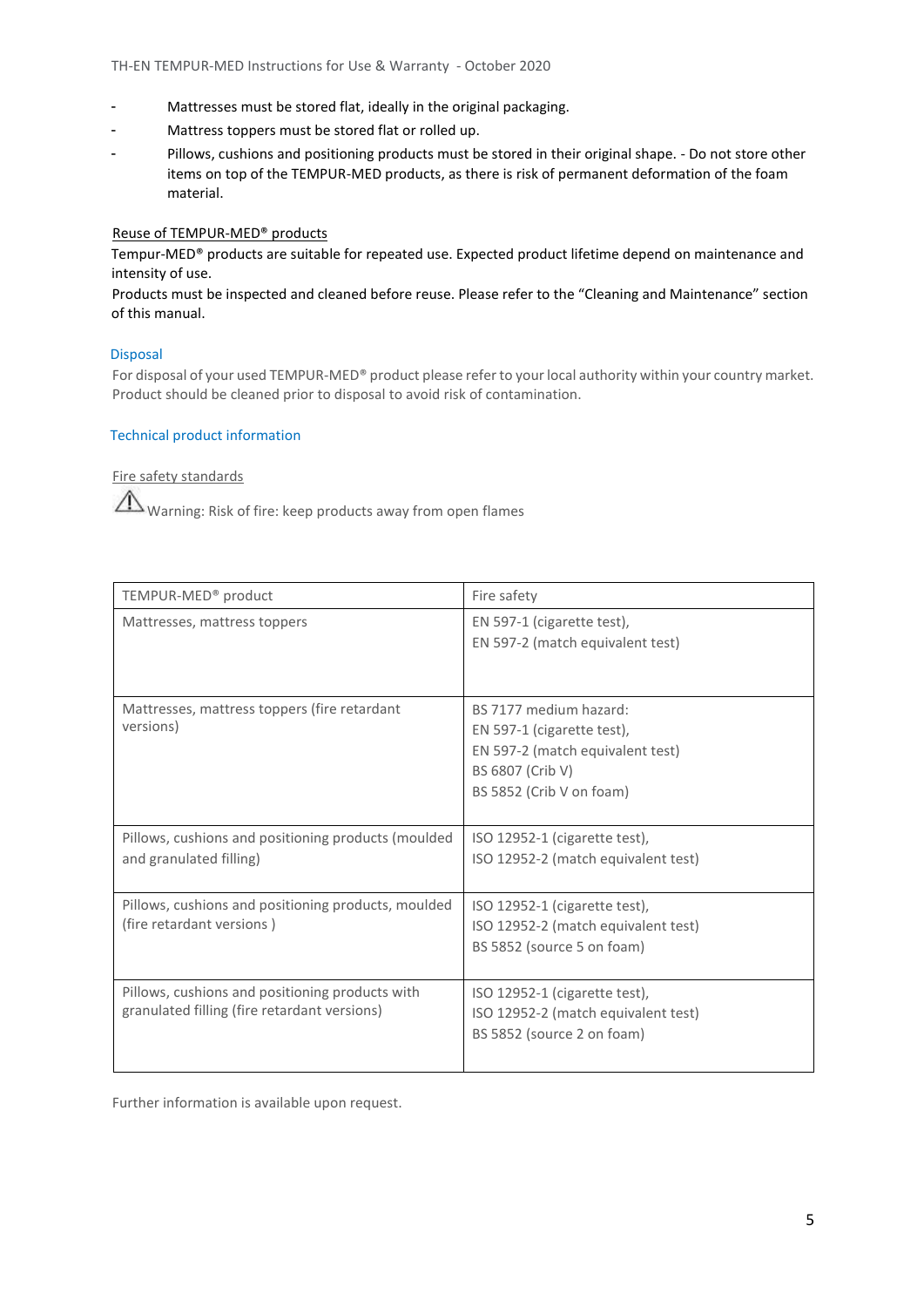## TH-EN TEMPUR-MED Instructions for Use & Warranty - October 2020

#### Latex

Certain TEMPUR-MED® products are manufactured of layers of foam with the TEMPUR® foam material on top and with an adhesive that contains latex between the layers. Please check the product label inside the cover to see if the product you have purchased contain latex. The TEMPUR® foam material and the cover do not contain latex

## X-ray attenuation (scanner mattresses)

X-ray attenuation is equivalent to approx. 1,4 mm Al per. cm TEMPUR® foam material.

#### Product dimensions and weight:

TEMPUR-MED® products are available in several different sizes as well as custom sizes. Product weight depend on product size. Further information is available upon request.

## Manufacturer



Dan-Foam ApS

Holmelund 43

5560 Aarup Denmark \*Dan-Foam ApS is a subsidiary of TEMPURSealy International, Inc

#### **Warranty**

| Foam cores                                                     | Product warranty | What is covered                                                                                                                                                              |  |
|----------------------------------------------------------------|------------------|------------------------------------------------------------------------------------------------------------------------------------------------------------------------------|--|
| Mattresses, mattress toppers, and 7 years<br>scanner toppers   |                  | Defects caused by faulty workmanship or<br>materials, and changes which cause a visible<br>permanent indentation more than 2 cm in the<br>TEMPUR <sup>®</sup> foam material. |  |
| <b>Basic mattresses</b>                                        | 3 years          | Defects caused by faulty workmanship or<br>materials, and changes which cause a visible<br>permanent indentation more than 2 cm in the<br>TEMPUR <sup>®</sup> foam material. |  |
| Pillows, cushions<br>and positioning products,<br>moulded core | 3 years          | Defects caused by faulty workmanship or<br>materials, and changes which cause a visible<br>permanent indentation more than 2 cm in the<br>TEMPUR <sup>®</sup> foam material. |  |
| Pillows<br>with<br>granulated filling                          | 3 years          | Defects caused by<br>faulty workmanship or<br>materials                                                                                                                      |  |
| Covers                                                         | Product warranty | What is covered                                                                                                                                                              |  |
| PU covers                                                      | 3 years          | Defects caused by<br>faulty workmanship or<br>materials                                                                                                                      |  |